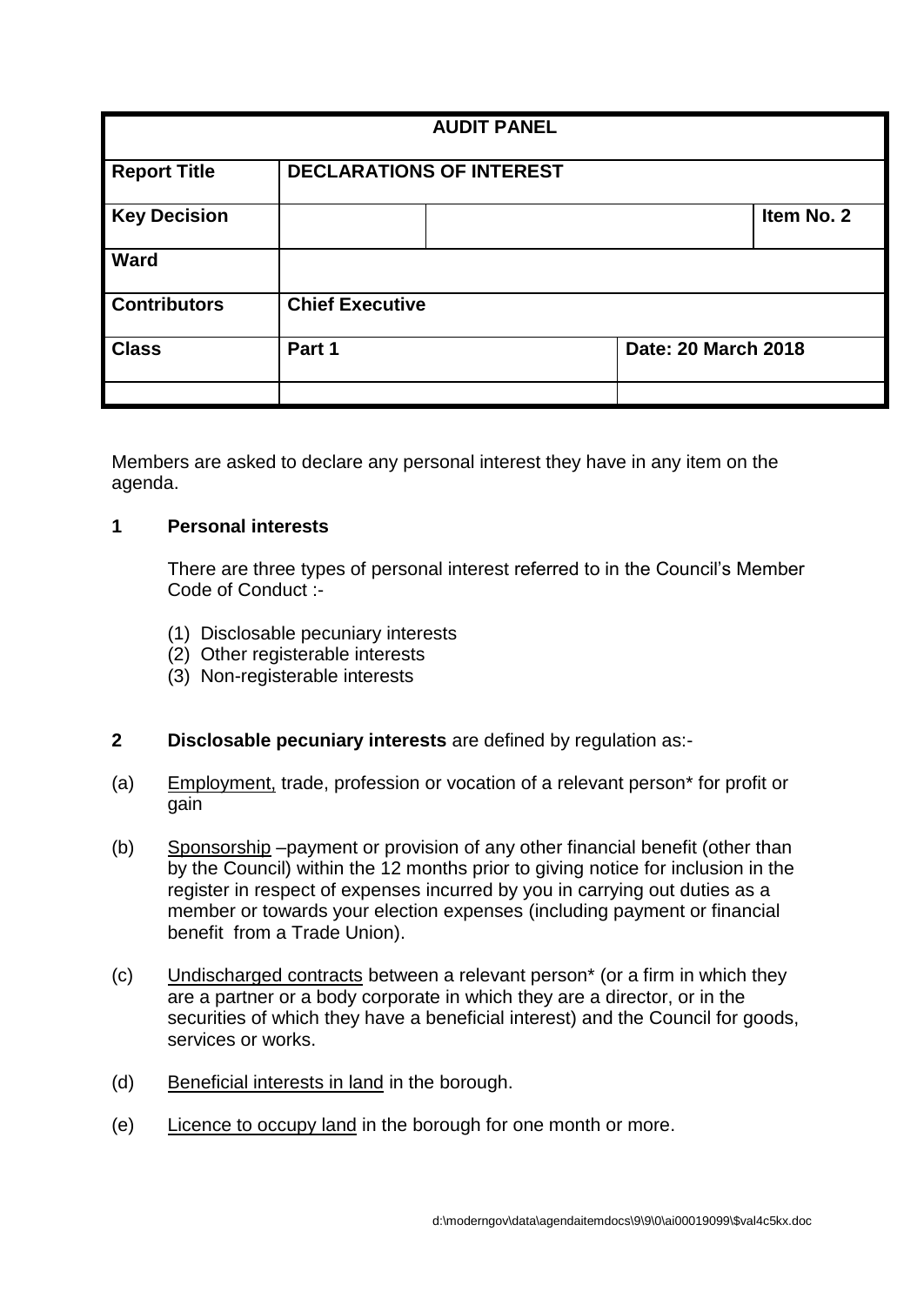- (f) Corporate tenancies any tenancy, where to the member's knowledge, the Council is landlord and the tenant is a firm in which the relevant person\* is a partner, a body corporate in which they are a director, or in the securities of which they have a beneficial interest.
- (g) Beneficial interest in securities of a body where:-
	- (a) that body to the member's knowledge has a place of business or land in the borough; and
	- (b) either
		- (i) the total nominal value of the securities exceeds £25,000 or 1/100 of the total issued share capital of that body; or

(ii) if the share capital of that body is of more than one class, the total nominal value of the shares of any one class in which the relevant person\* has a beneficial interest exceeds 1/100 of the total issued share capital of that class.

\*A relevant person is the member, their spouse or civil partner, or a person with whom they live as spouse or civil partner.

### **(3) Other registerable interests**

The Lewisham Member Code of Conduct requires members also to register the following interests:-

- (a) Membership or position of control or management in a body to which you were appointed or nominated by the Council
- (b) Any body exercising functions of a public nature or directed to charitable purposes , or whose principal purposes include the influence of public opinion or policy, including any political party
- (c) Any person from whom you have received a gift or hospitality with an estimated value of at least £25

#### **(4) Non registerable interests**

Occasions may arise when a matter under consideration would or would be likely to affect the wellbeing of a member, their family, friend or close associate more than it would affect the wellbeing of those in the local area generally, but which is not required to be registered in the Register of Members' Interests (for example a matter concerning the closure of a school at which a Member's child attends).

## **(5) Declaration and Impact of interest on member's participation**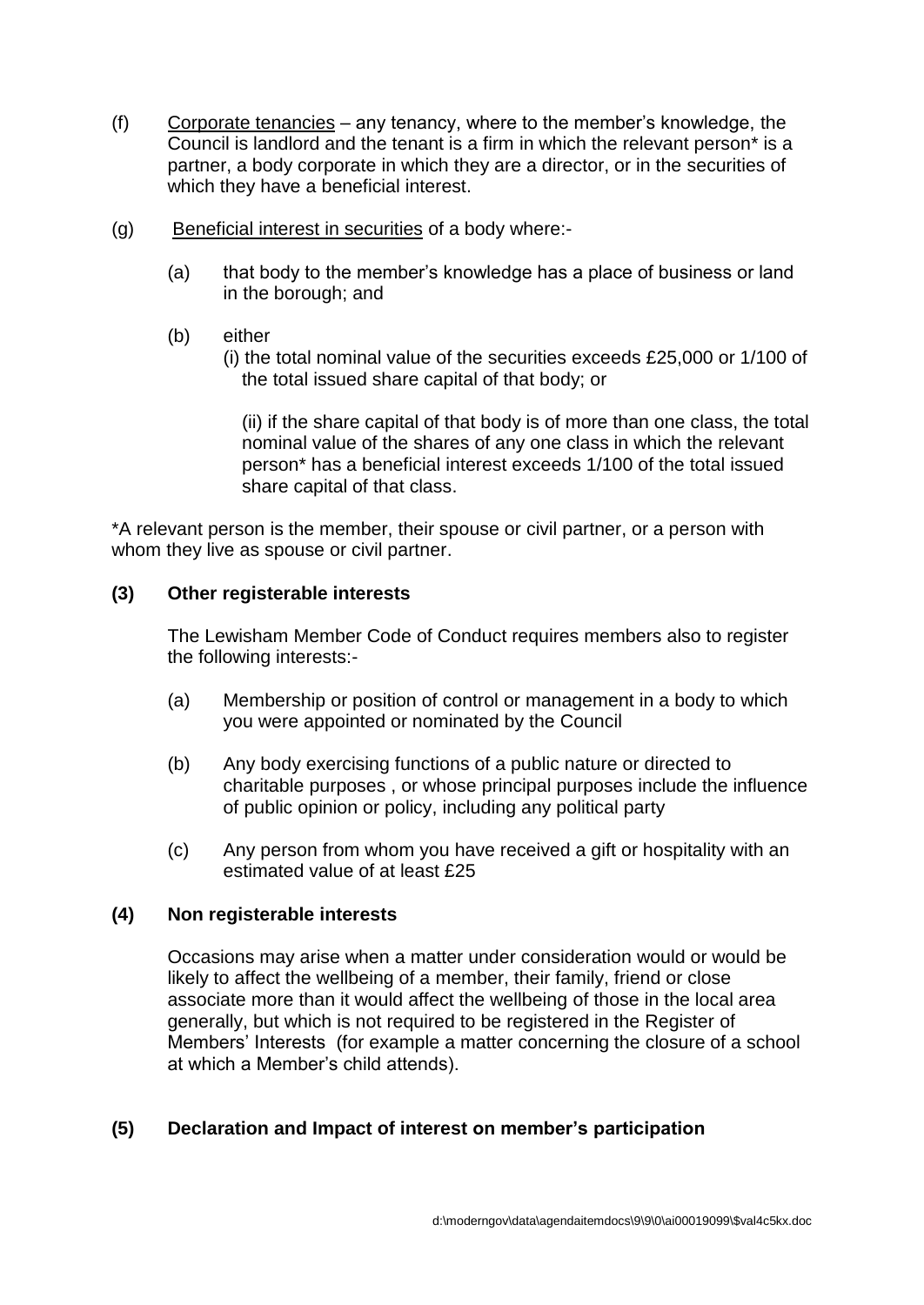- (a) Where a member has any registerable interest in a matter and they are present at a meeting at which that matter is to be discussed, they must declare the nature of the interest at the earliest opportunity and in any event before the matter is considered. The declaration will be recorded in the minutes of the meeting. If the matter is a disclosable pecuniary interest the member must take not part in consideration of the matter and withdraw from the room before it is considered. They must not seek improperly to influence the decision in any way. **Failure to declare such an interest which has not already been entered in the Register of Members' Interests, or participation where such an interest exists, is liable to prosecution and on conviction carries a fine of up to £5000**
- (b) Where a member has a registerable interest which falls short of a disclosable pecuniary interest they must still declare the nature of the interest to the meeting at the earliest opportunity and in any event before the matter is considered, but they may stay in the room, participate in consideration of the matter and vote on it unless paragraph (c) below applies.
- (c) Where a member has a registerable interest which falls short of a disclosable pecuniary interest, the member must consider whether a reasonable member of the public in possession of the facts would think that their interest is so significant that it would be likely to impair the member's judgement of the public interest. If so, the member must withdraw and take no part in consideration of the matter nor seek to influence the outcome improperly.
- (d) If a non-registerable interest arises which affects the wellbeing of a member, their, family, friend or close associate more than it would affect those in the local area generally, then the provisions relating to the declarations of interest and withdrawal apply as if it were a registerable interest.
- (e) Decisions relating to declarations of interests are for the member's personal judgement, though in cases of doubt they may wish to seek the advice of the Monitoring Officer.

## **(6) Sensitive information**

There are special provisions relating to sensitive interests. These are interests the disclosure of which would be likely to expose the member to risk of violence or intimidation where the Monitoring Officer has agreed that such interest need not be registered. Members with such an interest are referred to the Code and advised to seek advice from the Monitoring Officer in advance.

## **(7) Exempt categories**